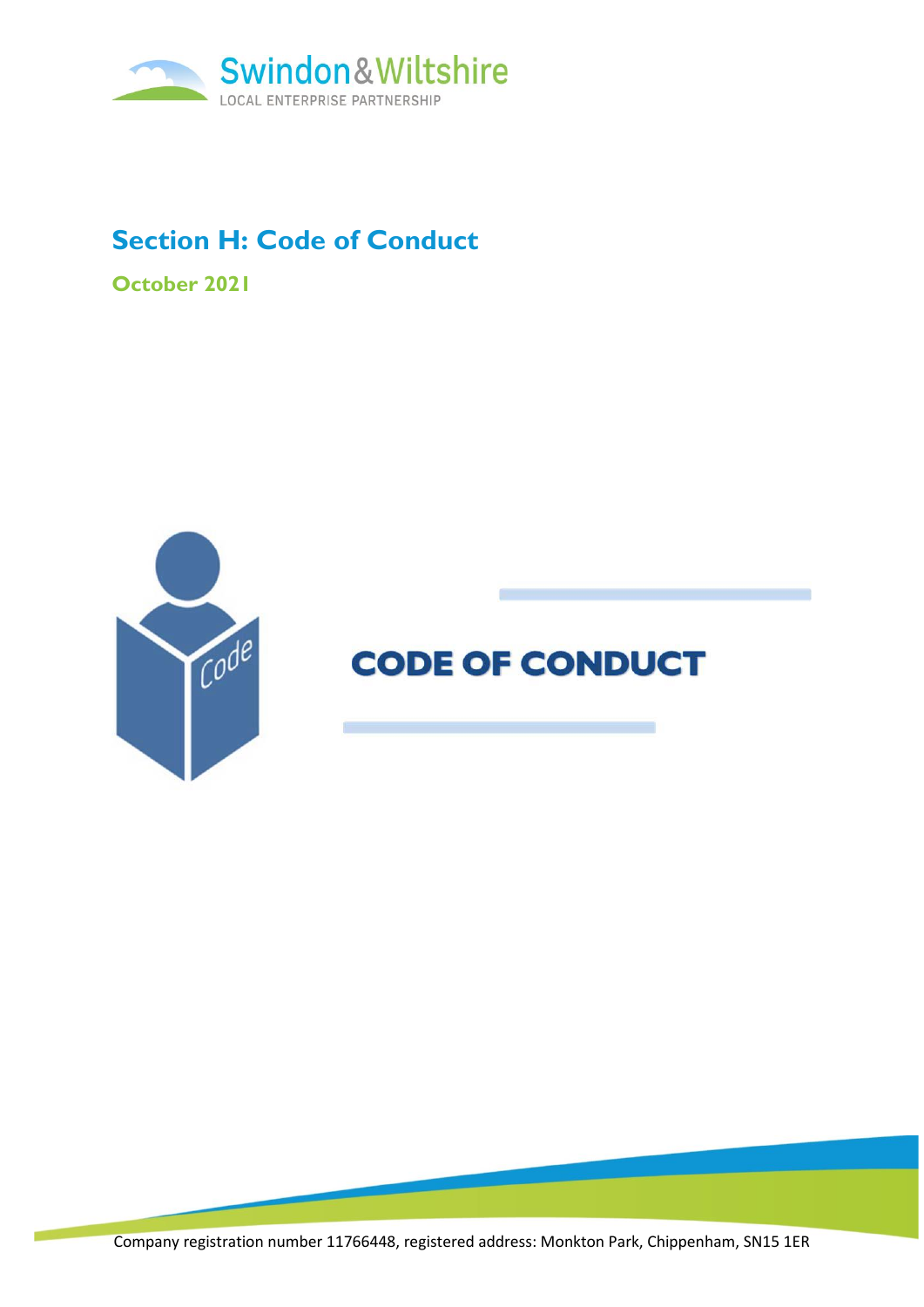

# **H Code of Conduct**

All members of the SWLEP Board, its Subgroups and officers shall, when carrying out any duties or responsibilities on behalf of the SWLEP, and at all other times, abide by the 7 principles of public life: as set out in Section 28 of the Localism Act 2011<sup>1</sup>;

- a. Selflessness;
- b. Integrity;
- c. Objectivity;
- d. Accountability;
- e. Openness;
- f. Honesty; and
- g. Leadership

Board Members are expected to conduct themselves in accordance with these principles, which underpin the purpose and provisions of the Code of Conduct. The 7 principles of public life are taken to be consistent with the following:

| <b>Selflessness</b> | Holders of public office should act solely in terms of the public interest.<br>They should not do so in order to gain financial or other benefits for<br>themselves, their family or their friends                                                |
|---------------------|---------------------------------------------------------------------------------------------------------------------------------------------------------------------------------------------------------------------------------------------------|
| Integrity           | Holders of public office should not place themselves under any financial<br>or other obligation to outside individuals or organisations that might<br>seek to influence them in the performance of their official duties.                         |
| Objectivity         | In carrying out public business, including making public appointments,<br>awarding contracts, or recommending individuals for rewards and<br>benefits, holders of public office should make choices on merit.                                     |
| Accountability      | Holders of public office are accountable for their decisions and actions<br>to the public and must submit themselves to whatever scrutiny is<br>appropriate to their office.                                                                      |
| <b>Openness</b>     | Holders of public office should be as open as possible about all the<br>decisions and actions that they take. They should give reasons for their<br>decisions and restrict information only when the wider public interest<br>clearly demands it. |
| Honesty             | Holders of public office have a duty to declare any private interests<br>relating to their public duties and to take steps to resolve any conflicts<br>arising in a way that protects the public interest.                                        |
| Leadership          | Holders of public office should promote and support these principles<br>by leadership and example.                                                                                                                                                |

<sup>1</sup> http://www.legislation.gov.uk/ukpga/2011/20/section/28/enacted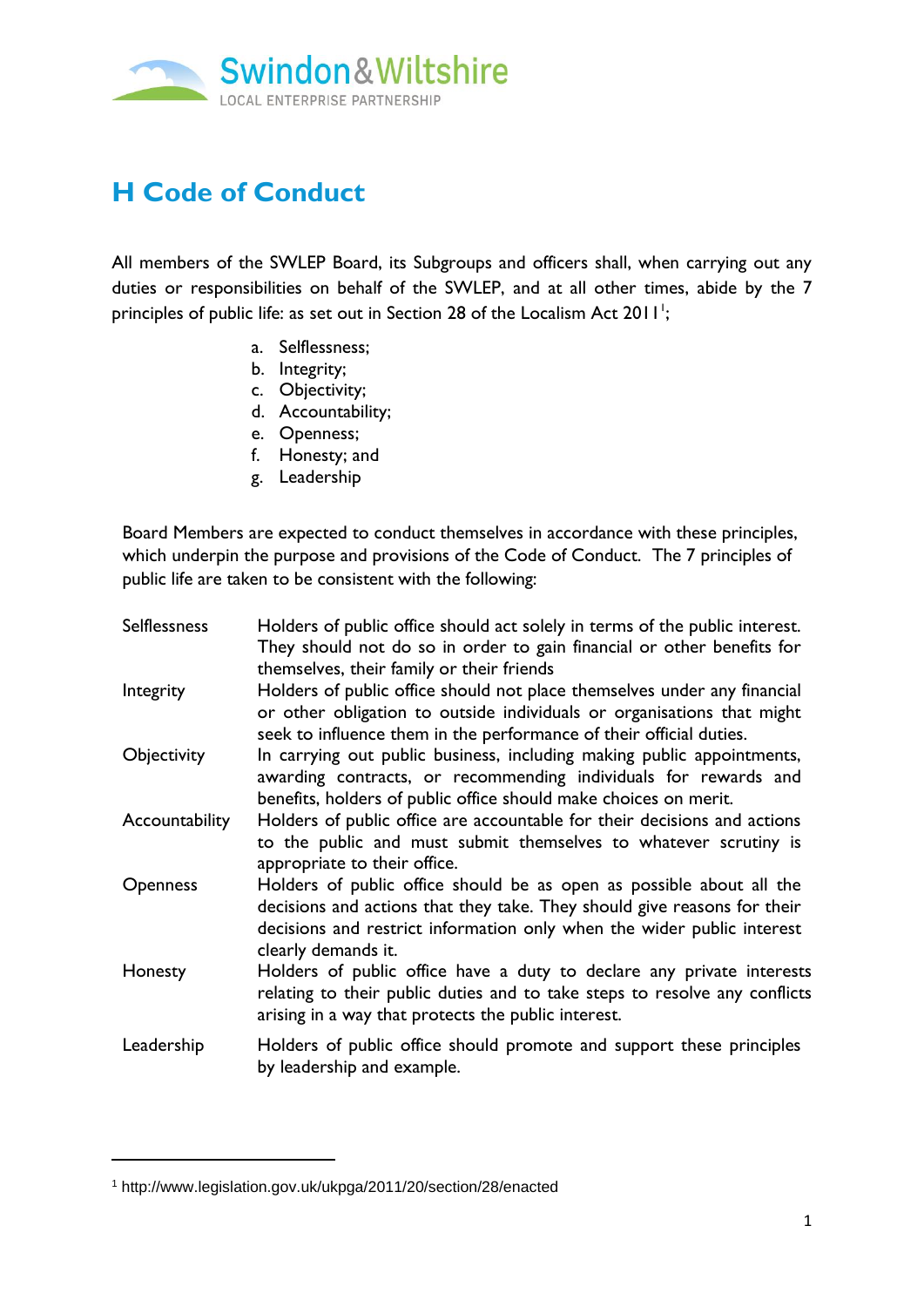

On joining the SWLEP Board, all members shall make a written declaration of their agreement to the Board's Governance Framework which includes this code of conduct.

Accordingly, Board Members, when conducting themselves in accordance with these principles:

- must act in a manner consistent with the SWLEP's equality and diversity strategy and treat their fellow Board Members, members of staff and others they come into contact with when working in their role with respect and courtesy at all times.
- must act solely in the public interest and should never improperly confer an advantage or disadvantage on any person or act to gain financial or other material benefits for their selves, their family, a friend or close associate.
- must not place themselves under a financial or other obligation to outside individuals or organisations that might be reasonably regarded to influence them in the performance of their official duties.
- when carrying out their SWLEP duties they must make all choices, such as making appointments, awarding contracts or recommending individuals for rewards or benefits, based on evidence.
- are accountable for their decisions and must co-operate fully with whatever scrutiny is appropriate to their position. They must be as open as possible about both their decisions and actions and the decisions and actions of the SWLEP. In addition, they should be prepared to give reasons for those decisions and actions.
- must declare any private interests, both pecuniary and non-pecuniary, including membership of any Trade Union, political party or local authority that relates to their SWLEP duties. Furthermore, they must take steps to resolve any conflicts arising in a way that protects the public interest.
- must, when using or authorising the use by others of the resources of the SWLEP, ensure that such resources are not used improperly for political or personal purposes (including party political purposes).
- must promote and support high standards of conduct when serving in their SWLEP post, in particular as characterised by the above requirements, by leadership and example.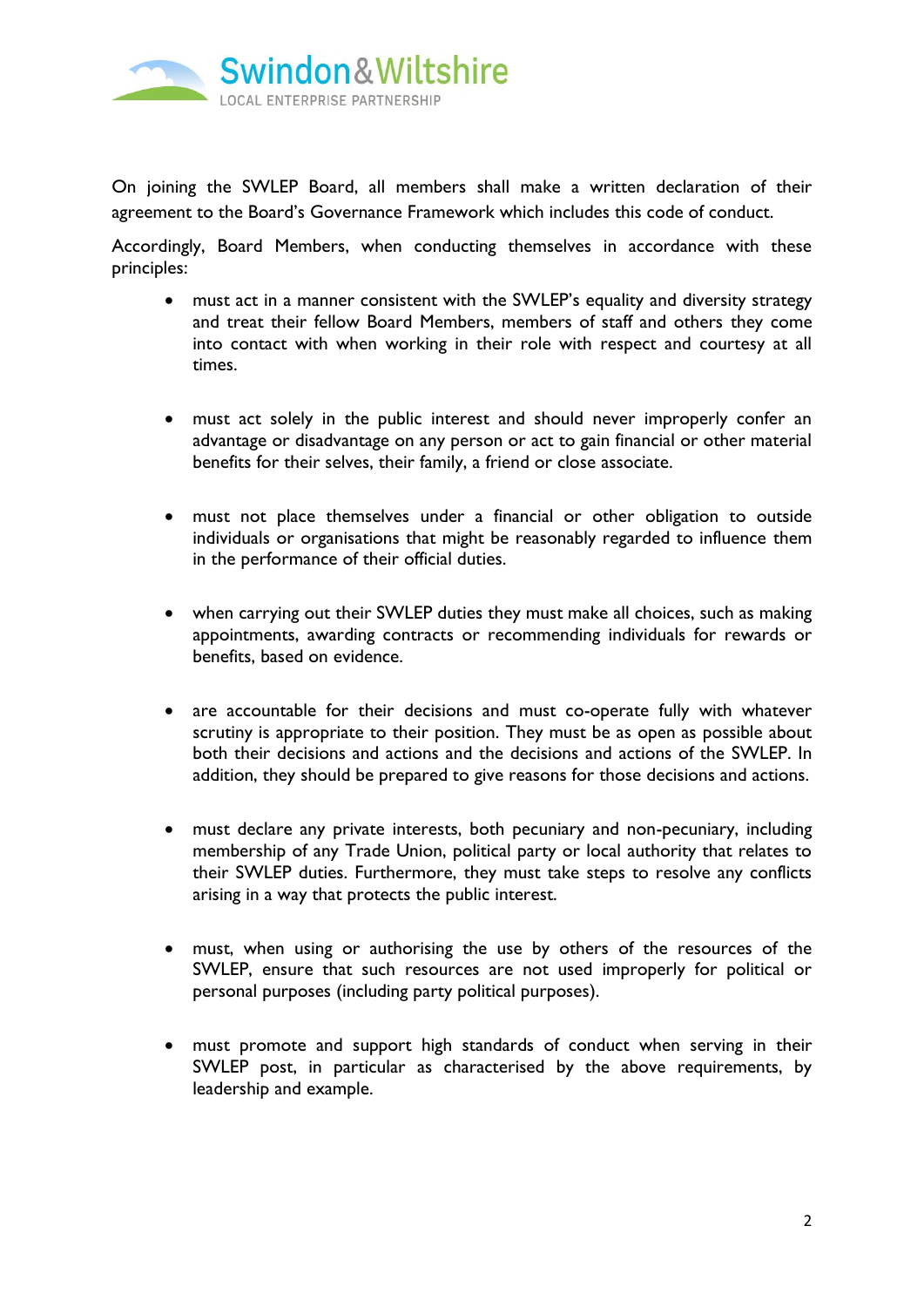

### **Gifts and Hospitality**

1. All Members of the Board should follow the gifts and hospitality policy of Wiltshire Council as the Accountable Body as set out in Part 12 of its Constitution<sup>2</sup>.

#### **Complaints and Whistleblowing**

2. Any individual or organisation is entitled to make a complaint about the work of the SWLEP if they feel that it is not being conducted in accordance with the Governance Framework. All complaints will be dealt with by the SWLEP using its complaints and whistleblowing procedures (Sections L and M of the Governance Framework).

#### **Declaration of acceptance of appointment**

3. All Board Directors are required to make a declaration of acceptance of appointment on the form before or at the first Board meeting after their appointment (Appendix 8).

<sup>&</sup>lt;sup>2</sup> https://cms.wiltshire.gov.uk/mglistgifts.aspx?bcr=1